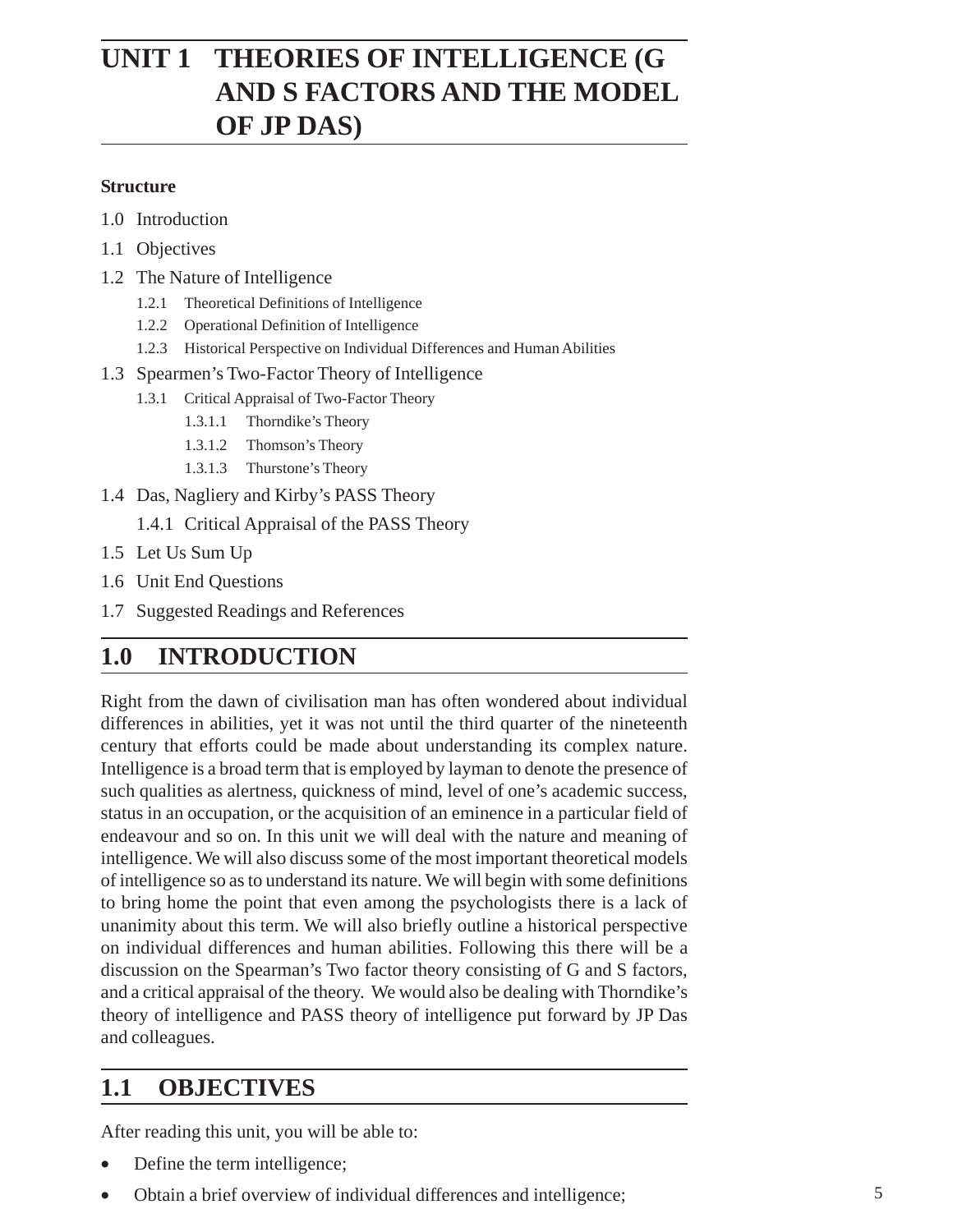- **Intelligence and Creativity** Discuss Spearman's Two-Factor theory of intelligence;
	- Make a critical appraisal of Two-Factor theory;
	- Describe J. P. Das, Nagliery, and Kirby's PASS theory of intelligence; and
	- Analyse the PASS theory.

#### **1.2 THE NATURE OF INTELLIGENCE**

Intelligence is hard to define. In the Indian systems of thought *buddhi* (intellect) defined as *nischayatmikabuddhih* (decision maker) is described as an inner instrument (*antahkarana*), which possesses wisdom, prudence, emotion, societal values, and relations. In our common parlance when people speak of intelligence, they nod knowingly as if they all share a common definition. However, their understanding of the phenomenon of intelligence may widely vary. For some quickness of answering a question might reflect intelligence, while for others leading a successful life might be due to one's intelligence. Psychologists, too, differ in their definitions of intelligence. We all know what we mean when we use this term, but we find it terribly difficult to precisely define it.

#### **1.2.1 Theoretical Definitions of Intelligence**

Intelligence has been defined as the sum total of everything you know, as the ability to learn or profit from experience, as the ability to solve problems or as the ability to cope with the demands of the environment. Indeed there is nothing wrong with any of these definitions. The problem arises when we try to search for a definition that seems to say it all precisely. We have been using "intelligence" as a general label for so many cognitive abilities that it defies a specific definition. In 1921, a symposium was organised to define intelligence. Thirteen psychologists specialising in the area of intellectual assessment considered the definitional aspects of intelligence. The symposium proceedings, published in a special issue of the *Journal of Educational Psychology*, revealed that the experts had thirteen different views on the nature of intelligence. Some of the definitions given by experts are given below:

"…intelligence, that is to say, reasoning, judgment, memory, and the power of abstraction" (Binet 1890, cited in Sattler, 1988, p. 45)

"Intelligence is a general capacity of the individual consciously to adjust his thinking to new requirements" (Stern, 1914)

"An individual is intelligent in proportion as he is able to carry on abstract thinking" (Terman, 1921, p. 128)

"Intelligence is the capacity of the organism to adjust itself to an increasingly complex environment" (Spearman, 1927)

In 1986, Sternberg and Determan found that twenty-four prominent scholars had twenty-four different definitions of intelligence. Sternberg (1997) has attempted a comparison of the two surveys. He has remarked that in the 1921 survey, the elements that appeared most often in the definitions were "(a) higher level abilities (such as abstract reasoning, mental representation, problem solving, and decision making), (b) ability to learn, and (c) adaptation to meet the demands of the environment. In the 1986 survey, the most common elements were (a) higher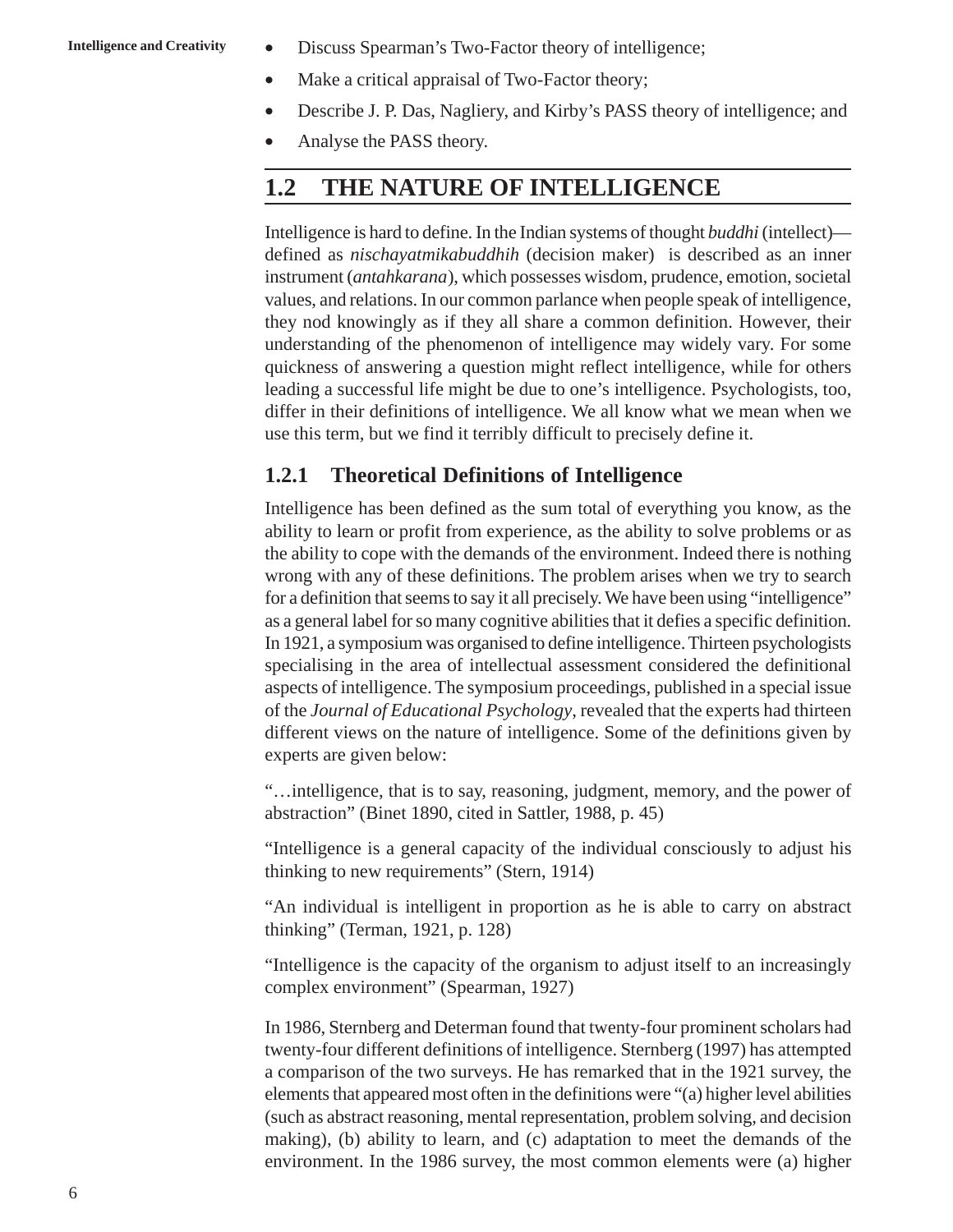level abilities, (b) that which is valued by culture, and (c) executive process" (Sternberg, 1997, p.1030).

Snyderman and Rothman (1987) have presented responses of over 1,000 experts that belonged to different disciplines such as psychology, sociology, education, and genetics. Of the thirteen descriptions rated by the respondents, there was nearly unanimous agreement that abstract reasoning, the capacity to acquire knowledge, and problem solving ability were important elements of intelligence.

Per cent of respondents showing agreement on thirteen descriptor elements of intelligence given by Snyderman and Rothman (1987) are given below:

| <b>Descriptor</b>               | % of Respondents<br><b>Checking as Important</b> |
|---------------------------------|--------------------------------------------------|
| Abstract thinking or reasoning  | 99.3                                             |
| Problem solving ability         | 97.7                                             |
| Capacity to acquire knowledge   | 96.0                                             |
| General knowledge               | 88.3                                             |
| Memory                          | 80.5                                             |
| Adaptation to one's environment | 77.2                                             |
| Mental speed                    | 71.7                                             |
| Linguistic competence           | 71.0                                             |
| Mathematical competence         | 67.9                                             |
| Creativity                      | 59.6                                             |
| Sensory acuity                  | 24.4                                             |
| Goal directedness               | 24.0                                             |
| Achievement motivation          | 18.9                                             |

|  |  |  | Table Showing Responses of Experts on Thirteen Elements of Intelligence |
|--|--|--|-------------------------------------------------------------------------|
|  |  |  |                                                                         |

*Source*: Snyderman & Rothman (1987)

Most of the earlier definitions as well as recent ones include the elements that have been given above. We will mention a couple of recent definitions to support our statement.

"Intelligence, as a hypothetical construct, is the aggregate or global capacity of the individual to act purposefully, to think rationally and to deal effectively with his environment" (Wechsler, 1944). More recently, Wechsler (1975) defined intelligence as "the capacity of an individual to understand the world about him and his resourcefulness to cope with its challenges" (p.139).

"…a human intellectual competence must entail a set of skills of problem solving—enabling the individual to resolve genuine problems or difficulties that he or she encounters, and, when appropriate, to create an effective product—and must also entail the potential for finding or creating problems—thereby laying the groundwork for the acquisition of new knowledge." (Gardner, 1983, pp. 60- 61)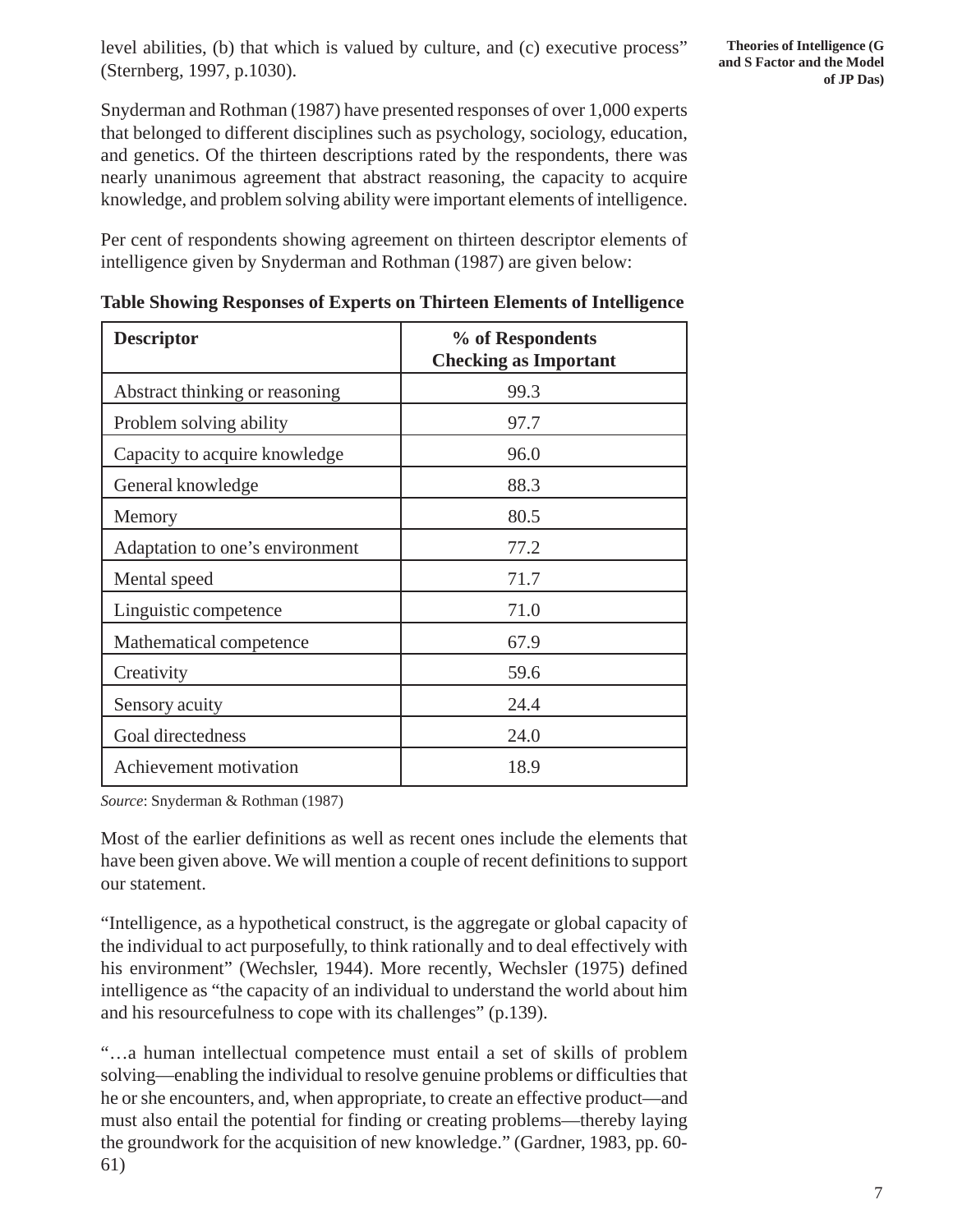**Intelligence and Creativity** "Intelligence comprises the mental abilities necessary for adaptation to, as well as shaping and selection of, any environmental context." (Sternberg, 1997, p.1030)

> A common element of several of the definitions that we have quoted is adaptation, the ability to modify one's behaviour to meet the environmental demands. A second common element is the ability to think abstractly using symbols. The ability to acquire new information or to learn through experience is similarly the third common element. However, it appears that the quest for a satisfactory definition of intelligence is an unending search.

#### **1.2.2 Operational Definition of Intelligence**

Observing the diversity of theoretical definitions in the 1921 survey, about which we discussed above, Boring (1923) operationally defined that "intelligence is what intelligence tests measure". You may notice that this operational definition sidesteps the thorny conceptual problem of coming to grips with the "true" nature of intelligence; it does not solve it. Nonetheless it does what operational definitions are supposed to do—it gives us a definition we can start working with. Most intelligence tests have been constructed with the assumption that intelligence is some kind of general attribute, more or less of which exists in everyone and which determines how an individual will be able to deal with a problem situation. However, this sort of assumption is not supported by recent theoretical models of intelligence that we will discuss next.

#### **1.2.3 Historical Perspective on Individual Differences and Human Abilities**

It is extremely surprising that in spite of tremendous advances in mathematical sciences by the year 1800, systematic studies of human abilities were not undertaken until third quarter of the nineteenth century. Impressed by Charles Darwin's *Origin of species*, his cousin Francis Galton devoted increasing attention toward measurement of anthropological and psychological phenomena. He coined the term *mental test* and invented the first psychological test methods to measure intelligence and ability. He founded the first test laboratory in London in 1882 at which visitors could take a battery of psychological tests on a fee-paying basis. Each visitor was tested on a variety of physical and sensory tests, including height, weight, breathing power, strength of pull, hearing, sight, and colour sense. Galton believed that psychological traits could also be inherited like physical characteristics. In statistics he made important contribution by developing and applying correlation method, which, at his guidance, was later continued by his student Karl Pearson, who eventually developed the product-moment correlation. Though his tests bear no resemblance to the advanced psychological tests, he definitely deserves to be credited with the title of Father of psychological testing and individual differences.

Alfred Binet's early work on human abilities resembled the work of Galton. Binet's work on intelligence testing took a practical turn during the opening years of the twentieth century, when he was commissioned by the French government to identify mentally deficient children in French schools. Faced with this problem, Binet, in collaboration with Theodore Simon, completed his first test in 1905. This test comprised a list of 30 problems concerning the child's ability to understand and reason with the objects in the environment. The problems ranged in level of difficulty and the test was tried on a sample of 50 children.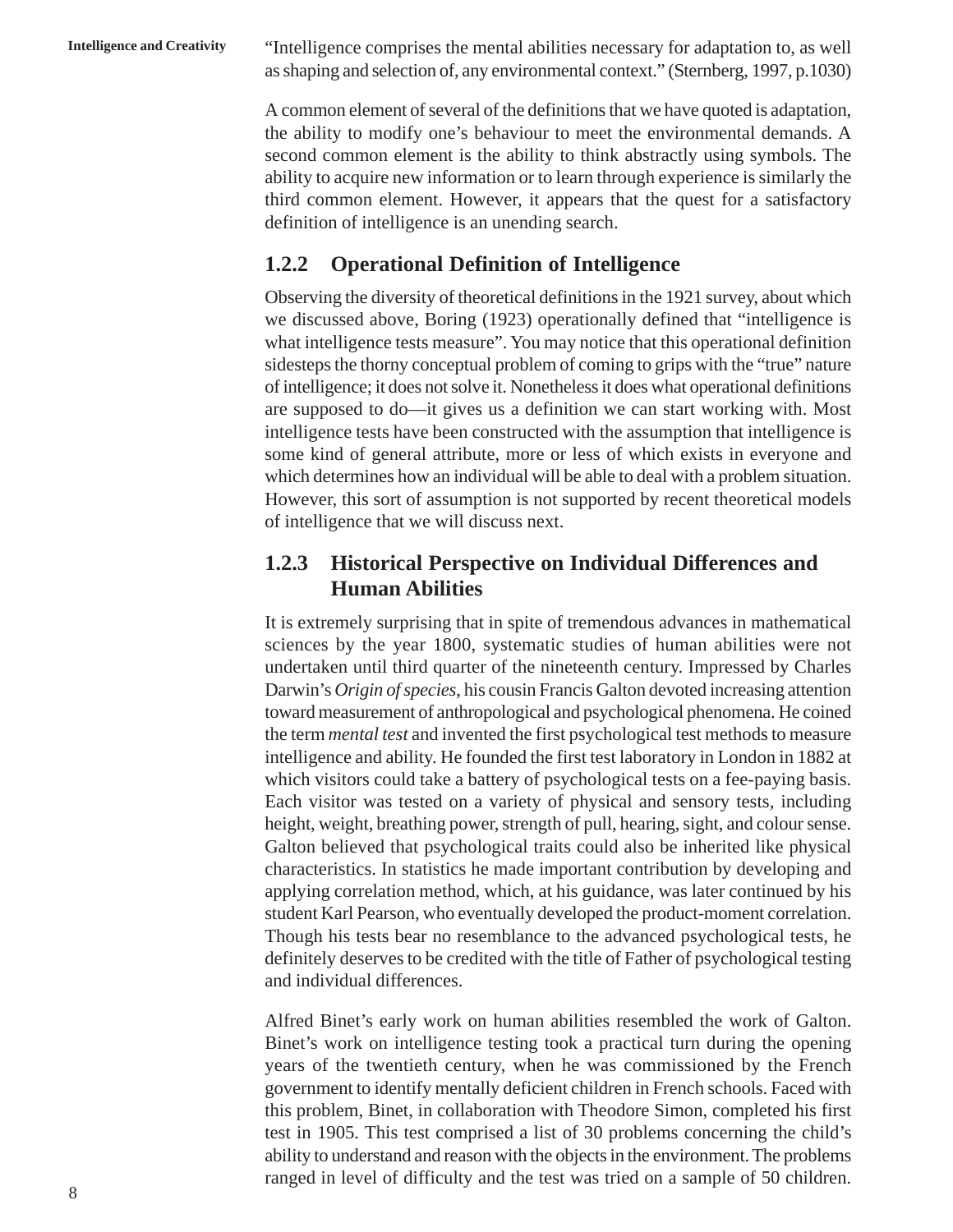This was a very important step in the testing of intelligence.

In 1908, a revision was made in which items were arranged in terms of age levels. The highest age level that a child could perform successfully was called his mental age. Later, William Stern (1914) suggested that this be divided by the chronological age for each child, which multiplied by 100 became the intelligence quotient, the IQ, as it has come to be known. The influence of Binet on the measurement of intelligence can hardly be overstated. All subsequent work on the measurement of intelligence is modeled after Binet's test.

|    | <b>Self Assessment Questions</b>                                                                                                 |
|----|----------------------------------------------------------------------------------------------------------------------------------|
| 1) | How does a layman define intelligence?                                                                                           |
|    |                                                                                                                                  |
|    |                                                                                                                                  |
|    |                                                                                                                                  |
|    |                                                                                                                                  |
| 2) | What were the common factors that emerged regarding the definition<br>of intelligence in the 1921 symposium of thirteen experts? |
|    |                                                                                                                                  |
|    |                                                                                                                                  |
|    |                                                                                                                                  |
|    |                                                                                                                                  |
| 3) | On which elements there is maximal agreement in the Snyderman and<br>Rothman data on 1000 experts?                               |
|    |                                                                                                                                  |
|    |                                                                                                                                  |
|    |                                                                                                                                  |
|    |                                                                                                                                  |
| 4) | How will you operationally define the phenomenon of intelligence?                                                                |
|    |                                                                                                                                  |
|    |                                                                                                                                  |
|    |                                                                                                                                  |
|    |                                                                                                                                  |
| 5) | Present a brief account of individual differences.                                                                               |
|    |                                                                                                                                  |
|    |                                                                                                                                  |
|    |                                                                                                                                  |
|    |                                                                                                                                  |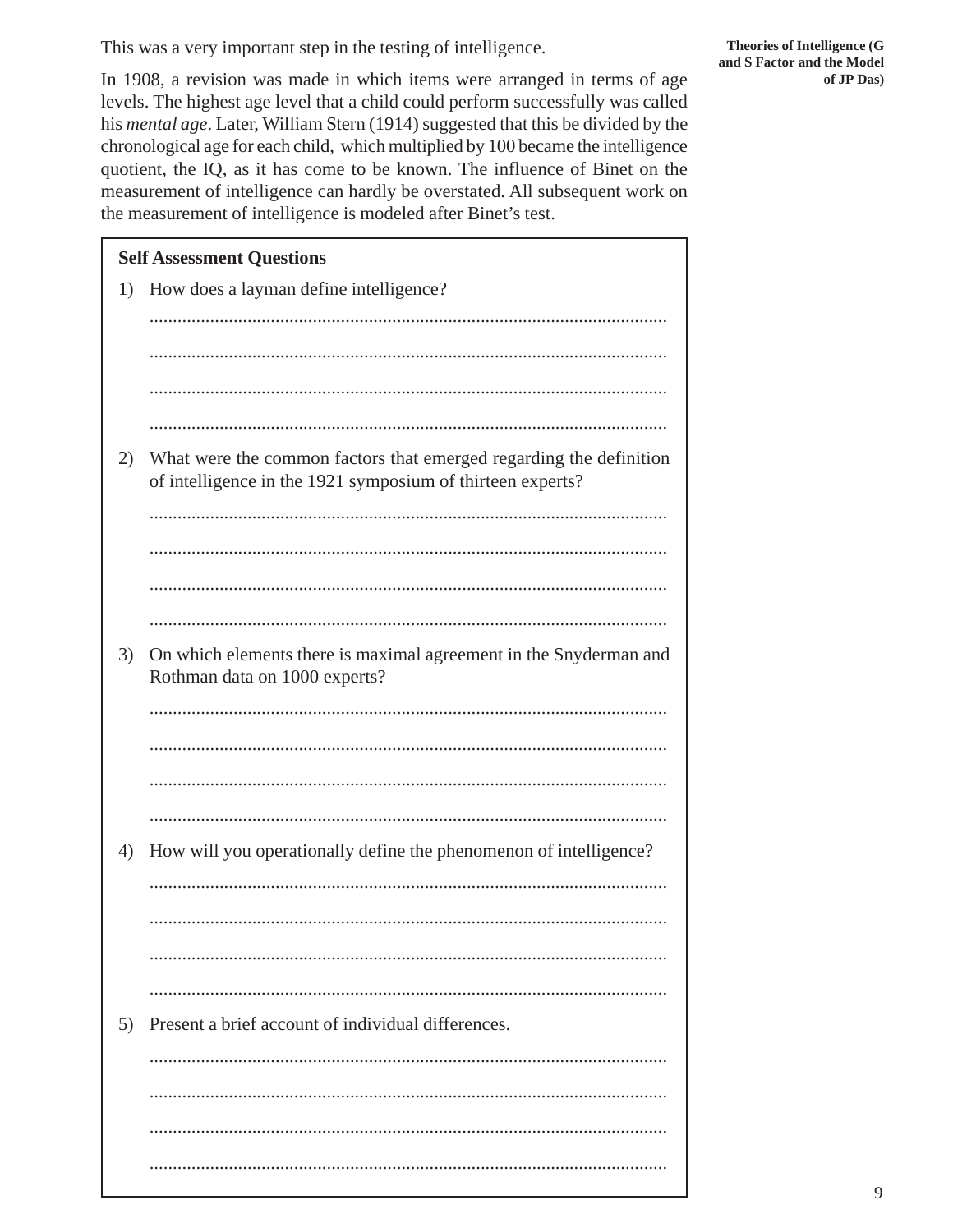# **Intelligence and Creativity 1.3 SPEARMAN'S TWO-FACTOR THEORY OF INTELLIGENCE**

Charles Spearman published an epoch-making study in 1904, which indeed proved to be the crucial step toward quantitative testing of theories, as opposed to simple quantification or measurement. He used the techniques of correlational analysis and factor analysis, both of which had been developed earlier by Karl Pearson, in relation to the scores obtained by groups of children on various intelligence tests. His historical significance can be seen in the development of the factor analytical method and in its explicit use for the first time. It is with regard to such importance that Guilford (1954, p. 472) has stated: "No single event in the history of mental testing has proved to be of such momentous importance as Spearman's proposal of his famous two-factor theory in 1904."

Spearman was critical of Binet and Simon's (1905) practice of assembling a hodgepodge of problems for testing intelligence without first testing for the presence of a general factor or without weighing the problems in terms of their loadings on the general factor. He was concerned to test the theory that the obtained intercorrelations between various tests of intelligence were due entirely to a general intellective factor "g". In addition to that, he also recognised specific factors, "s" factors, which were specific to particular tests. Eysenck (1972, pp. 1-2) has contended that "essentially his point was that under these conditions matrices of intercorrelations between tests should be of rank one; he did not use matrix algebra himself, but his formulas are the equivalent of more modern versions." Spearman (1927) elaborated and revised his work in "*The abilities of man*."

To understand his theory, let us assume that any correlation between two tests used by Spearman implies a factor common to both, plus two specific factors. Let the two tests be called  $a$  and  $b$ , the common factor " $g$ ", and the two specific factors *sa* and *sb*, as shown in the diagram drawn by Guilford (1953), which are reproduced below in Fig. 1.1.



**Fig.1.1: Graphical representation of Spearman's two factor theory** (*Source:* Guilford, 1953, p. 472)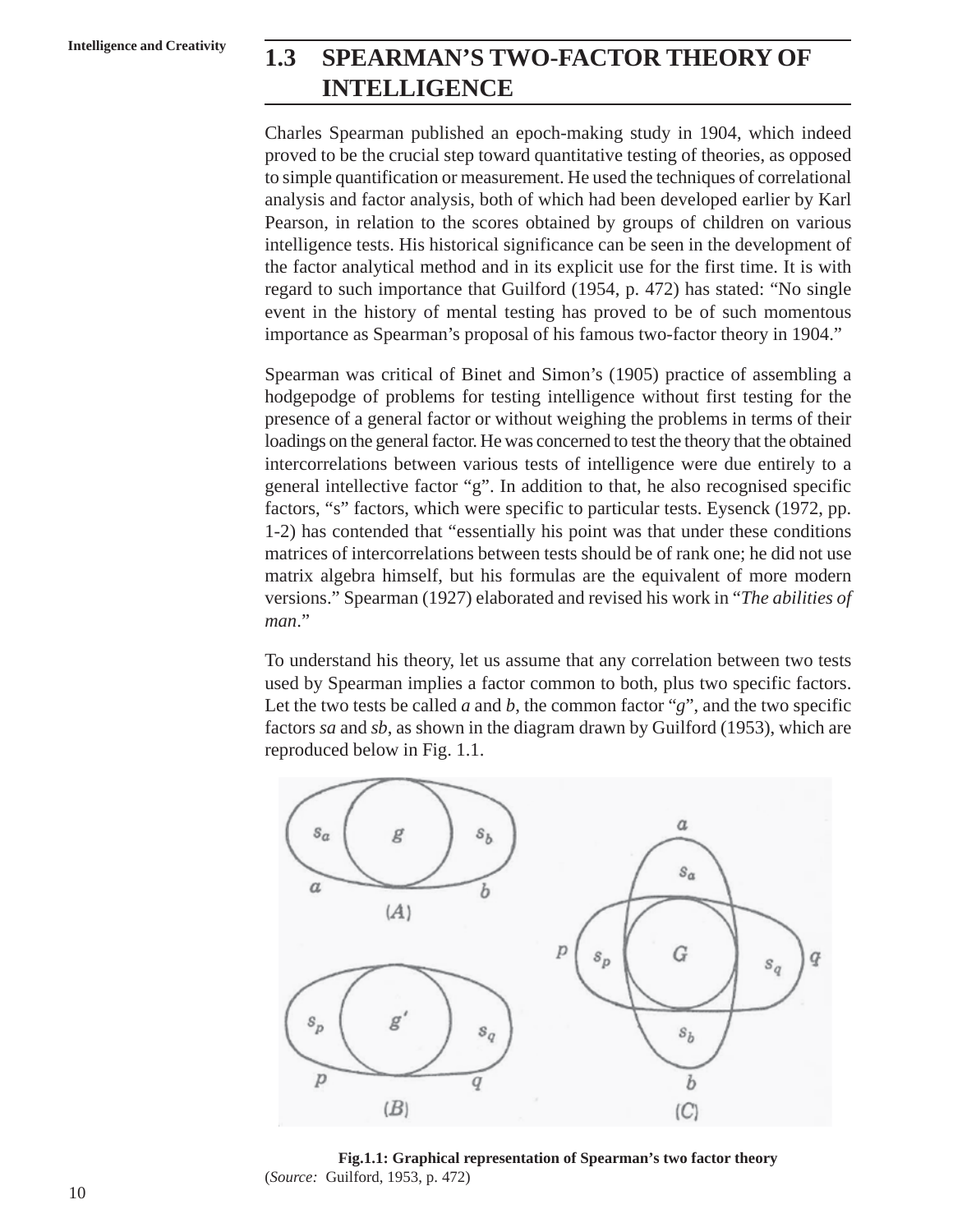In terms of the two-factor theory, we may regard that tests *a* and *b* are two measures of the common element "*g*", with the two remainders *sa* and *sb*. Similarly, let *p* and  $q$  be two other tests with " $q$ " as the common element as shown in the Figure above. For some experiments, Spearman (1904) reported the correlations between "*g*" and "*g"* to approximate a value of 1.00. This meant that "*g*" and "*g"* were practically identical. Spearman believed that all intellectual activity contained some element or factor in common. This "*g*",or general factor, was postulated to be important in every mental act, although some acts were thought to depend upon it more than others. The difference between people in intelligence was a matter of how much "*g*"they possessed. Spearman called this general factor as "mental energy."

Spearmen's analysis of intelligence was actually an interpretation of certain observations by using the method of *tetrad difference*. The correlation matrix, which he used for finding the criterion of proportionality and for calculating the tetrad difference, is given below:

| <b>Subtests</b>          |          | 2        | 3        | 4        | 5        | 6        |          |
|--------------------------|----------|----------|----------|----------|----------|----------|----------|
| Analogies                | $\cdots$ | .50      | .49      | .55      | .49      | .45      | .45      |
| Completion               | .50      | $\cdots$ | .54      | .47      | .50      | .38      | .34      |
| Understanding paragraphs | .49      | .54      | $\cdots$ | .49      | .39      | .44      | .35      |
| Opposites                | .55      | .47      | .49      | $\cdots$ | .41      | .32      | .35      |
| Instructions             | .49      | .28      | .39      | .41      | $\cdots$ | .32      | .40      |
| Resemblances             | .45      | .38      | .44      | .32      | .32      | $\cdots$ | .35      |
| Inferences               | .48      | .34      | .35      | .35      | .40      | .35      | $\cdots$ |

**Table Showing Intercorrelations of Subtests Reported by Spearman (1927)**

*Source***:** Spearman (1927) *The abilities of man*. New York: Macmillan, (p.149)

Guilford (1953, pp. 473-474) has shown that for any correlation matrix the criterion of proportionality can be easily calculated, following which the tetrad difference between various subtests can also be found.

Let us understand what is tetrad difference? In recent years the quantity F, called the 'tetrad-difference', has become very important in psychological investigations as to the possible nature of the underlying causes of mental activities. If there are four such activities, and  $r_{13}$ ,  $r_{24}$ , etc., the six correlation coefficients, (F is defined by the equation  $F = r_{13}r_{24}^2 - r_{14}r_{23}$ . The value of F, in practice, approximates to zero.)

The tetrad difference thus in all cases comes to zero. The variation in measured intelligence that was not explainable in terms of this general factor or "*g*" was attributed by Spearman to specific factors or "*s*". There were many different specific factors. All intellectual tasks require some amount of "*g*." according to Spearman, the more highly the two functions were correlated, the more highly saturated they were with "*g*." Tests that are thought to have high "*g*" loadings involve abstract reasoning, comprehension, and problem solving.

Graphic illustration of "*g*" and "*s*" can be made following Guilford (1953, pp. 474-475), which is reproduced below (Fig.2). In this Figure "Spearman's "*g*" factor is shown as the large central circle and the specifics as small circles grouped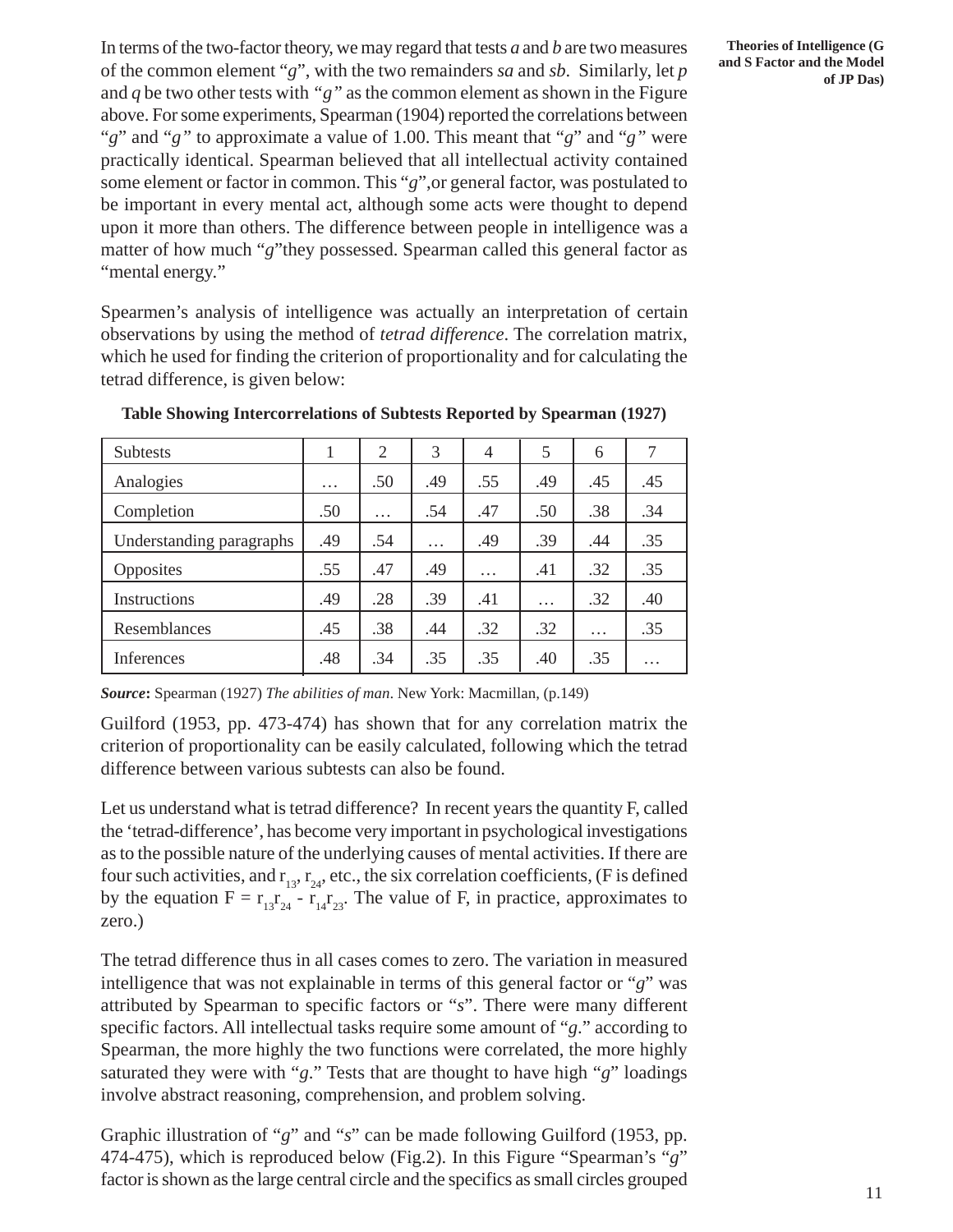**Intelligence and Creativity** about *G*. Each ellipse stands for a mental test. The ellipses are permitted to overlap *G* to different extents in order to indicate the fact that some tests are more heavily "loaded" with *G* than others. The amount of correlation between any two tests is determined by the extent to which the two tests are loaded with *G*. Thus, tests *a* and *b* will have a relatively high correlation, since they have much in common in *G*. Tests *a* and *c* will be scarcely correlated at all, since both have small loadings with *G*." (Guilford, 1953, pp. 474-475)



**Fig. 1.2: Graphical representation of group factor in Spearman's two factor theory** (*Source:* Guilford, 1953, p. 475)

Inter correlation matrices prepared by Spearman and his students showed that some tests had something in common besides factor *G*. That meant that there were some correlations that were over and above that demanded by a single common factor *G*. Spearman at first attributed this to overlapping *s* factors. However, some tests may have a higher correlation than that attributable to *G* alone. Such an additional common factor became known as a *group factor*, which was found to play a role not only in two tests but also in a number of tests. "Among the group factors that Spearman and his associates came to recognise are verbal ability, numerical ability, and possible factors of mental speed, mechanical ability, attention, and imagination" (Guilford, 1953, p. 475).

Spearman's theories of intelligence are very stimulating and his contribution to the psychology of intelligence can be regarded important mainly for two major reasons.

- 1) First, he developed the mathematical models for studying "*g*" and for that purpose he laid the foundation of factor analysis. The logic and method of correlational analysis was afterward followed by other researchers for developing multi-factorial theories of intelligence.
- 2) Second major importance of Spearman's work is that it established a scholarly tradition in the investigation of human abilities.

According to Nunnally (1978, p. 508) "Spearman was concerned much more with *understanding* human abilities than with just measuring them. Spearman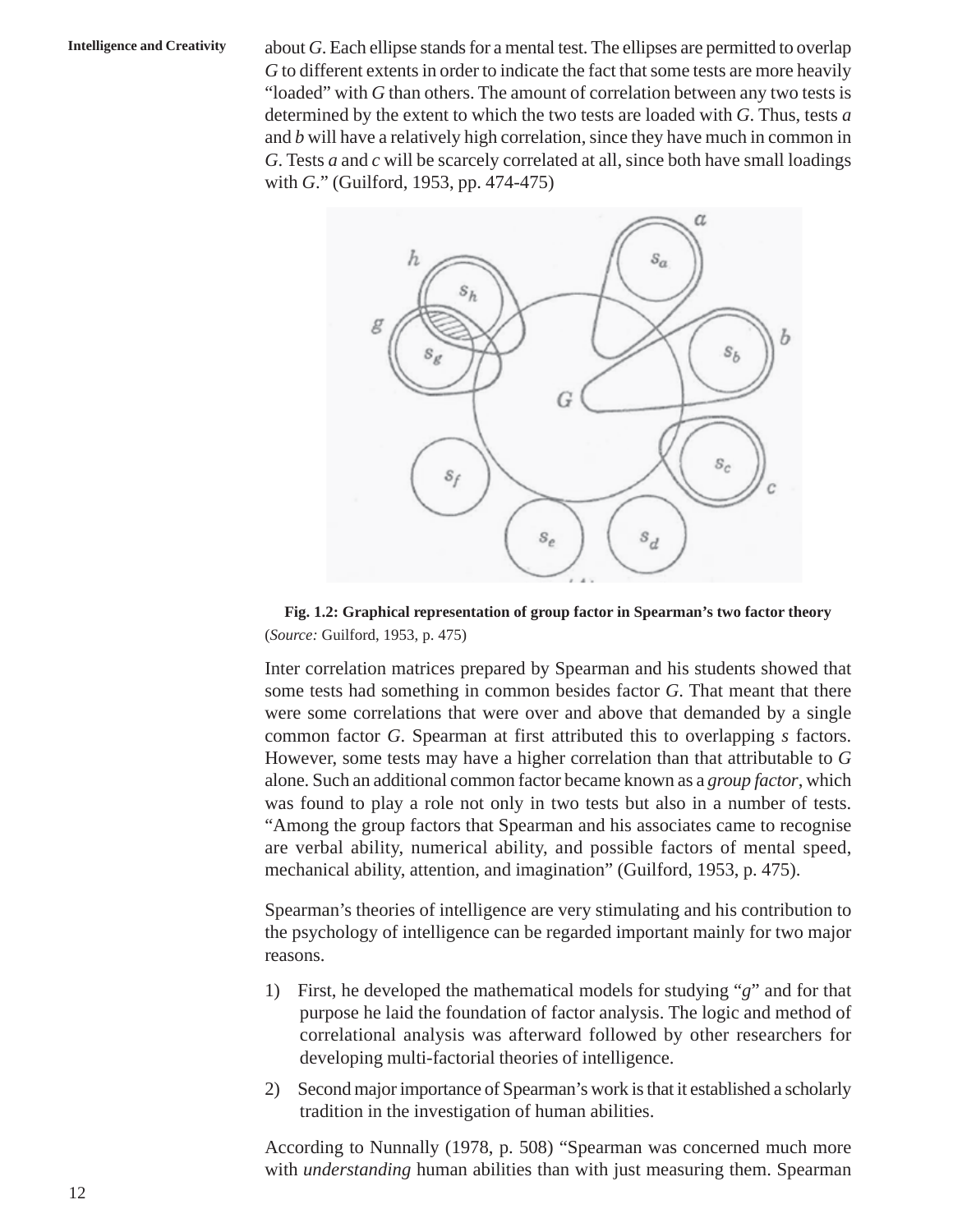had many interesting theories about *G*, its biological basis, the influence of culture, the interaction of *G* with manifestations of abilities in daily life, and the relation of *G* to speed, fatigue, and other variables."

### **1.3.1 Critical Appraisal of Two-Factor Theory**

Several criticisms were levelled against formulation of the two-factor theory. One of the standard criticisms of the factor analytic approach is that it was purely psychometric and failed to provide a cognitive theory. However, Sternberg and Frensch (1990) have convincingly argued that this criticism was misplaced.

Spearman (1923) proposed that intelligence depended on a number of qualitative principles of cognition, for example "the presenting of any character together with any relation tends to evoke immediately the knowing of the correlative character" (p.91).

According to M. W. Eysenck (1990) Spearman also described "five quantitative principles of cognition, which are relevant to intelligence: conative control, fatigue, mental energy, primordial potencies, and retentivity" (p. 192).

Jensen (1998) confirmed the existence of "g" by the method of confirmatory factor analysis.

Carroll (1993) also noted the presence of "g" at Stratum III in her hierarchical factor analysis. We will now attempt a critical appraisal of the two-factor theory and see how it has helped in the development of newer models of intelligence.

#### **1.3.1.1 Thorndike's Theory**

One of the sharpest critics of Spearman's two-factor theory was E. L. Thorndike (1926), who believed that the inter correlations studied by Spearmen were too small to test the question of a common factor. He objected very strongly to the idea of the existence of a characteristic such as general intelligence. Instead of one kind of factor, he maintained that there are a large number of separate characteristics that make up intelligence.

He argued that instead of generality of intelligence, communality in the acts of people to perform intelligently needed to be looked into. According to Thorndike, the common element does not reside in the individual but in the nature of the tasks themselves. People differ in their ability to perform any specific act in terms of the level of difficulty they can manage. They also differ in the range or number of tasks they can or cannot perform.

For Thorndike, intelligence was more like a series of skills or talents and several or many tasks might call for the same kind of ability. According to him, the correlations between various tests are the result of the fact that the tests have features in common with each other even though they are called as measures of different aspects.

Thorndike's contention that there is no general intelligence but very specific acts has, however, does not hold water in view of the fact that some tasks have so many elements in common that it is desirable to classify them into groups such as arithmetical reasoning, visual perception, word meaning, analogy, etc.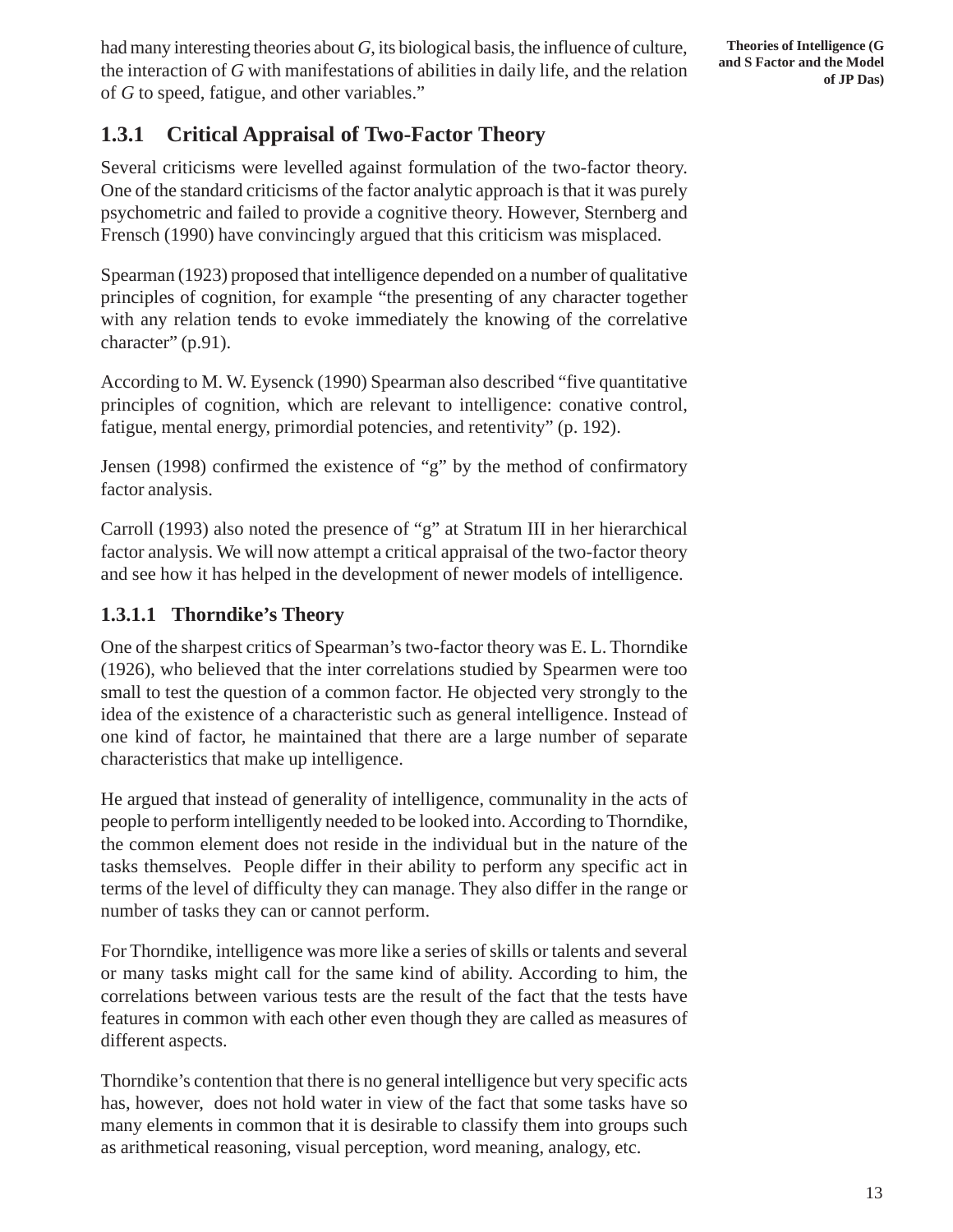**Intelligence and Creativity** Thorndike has classified intellectual activity into three broad types: (i) social intelligence, (ii) concrete intelligence, and (iii) abstract intelligence. However, this is a classification of the type of tasks and not an analysis of mental organisation itself. One can notice that the discrepancy of point of view between Spearman and Thorndike is basically a theoretical one and the types that interested Thorndike are essentially the same as the measures which Spearmen used in his correlation matrix.

#### **1.3.1.2 Thomson's Theory**

Among the other critics of Spearman, G. H. Thomson (1939) has argued that the inter correlations between tests are actually the result of common samplings of independent factors. As such if the tests incorporate many of these independent factors in common, i.e., the tests are all measuring some of the same factors, they will be highly inter correlated and it will appear that they are measuring one general factor "*g*."

Thomson has accordingly proposed a sampling theory, which maintains that every test samples a certain range of elementary abilities; some with a wide range and some with a narrow range. The degree of correlation between any two tests depends upon the number of units of ability that they have in common.

According to Thomson, abilities combine in such a way that their correlations approach Spearman hierarchical order. Thomson believed in a "general ability" like Spearman's "*g*", but according to him it was not a basic entity; it was rather a constant combination of the ability elements.

In like manner, the group factors are combinations of more limited collections of ability elements, while specific factors are composed of elements that restrict their appearance to single tests.

Guilford (1953) has refuted Thomson's contentions saying that "there seems to be little likelihood of demonstrating experimentally the existence of the elements hypothesized" (p.476).

#### **1.3.1.3 Thurstone's Theory**

L .L. Thurstone (1935) offered a new factor model in the nineteen thirties. Using improved techniques of statistical analysis, he came to vastly different conclusions from Spearman about nature of intelligence. Thurstone generalised Spearmen's methods and formulas, translated them into matrix algebra and carried out largescale studies, using as many as fifty-seven tests on one group of subjects. On the basis of these studies he concluded that instead of Spearmen's "*g*" factor, seven primary abilities fitted the data much better.

Eysenck (1972) has given two reasons of this type of apparently conflicting findings. The first related to population sampled. Spearman had worked with random samples of the population (usually children), Thurstone worked only with students. The second related to the choice of tests: "Spearman has explicitly stated that tests should not be too similar to each other; if they were, then the "s" factors would overlap and cause additional correlations which would emerge as separate factors and disturb the unit rank of the matrix. Thurstone used groups of tests which were very similar, often almost identical, and consequently his study could certainly not be considered as a test of Spearman's hypothesis" (Eysenck, 1972, p. 2).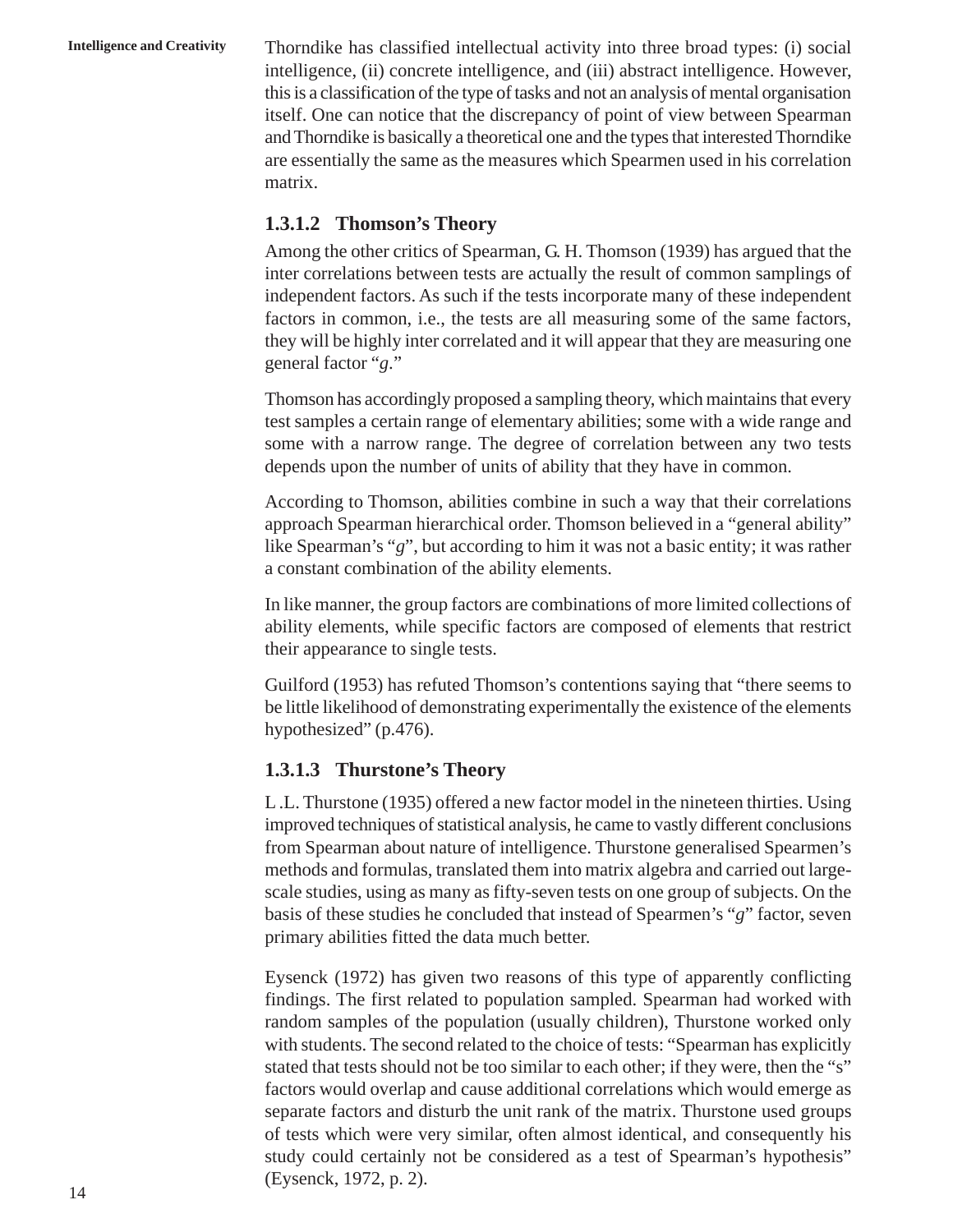Thurstone later on recognised the force of these points and incorporated them in his subsequent work which enabled him to find "a hierarchical structure of intellect, with "g" at the top, and the "primary abilities" (whose inter correlations necessitated the postulation of "g") at a lower level; the actual tests used, whose inter correlations gave rise to the "primary abilities", would if course be at a lower level still" (Eysenck, 1972, p.2).



# **1.4 DAS, NAGLIERY AND KIRBY'S PASS THEORY**

The theories of Spearman, Thorndike, Thomson, Thurstone that we discussed above, and other similar ones, are based on isolating factors after administering several intelligence tests over a large sample of subjects. They did not take into account how an input, e.g. a test item is received and processed and how a cognitive reorganisation takes place prior to giving a response. Das, Nagliery, and Kirby (1994) have developed a theory-based, multidimensional view of intelligence with constructs borrowed from contemporary research in neuropsychology, information processing and human cognition.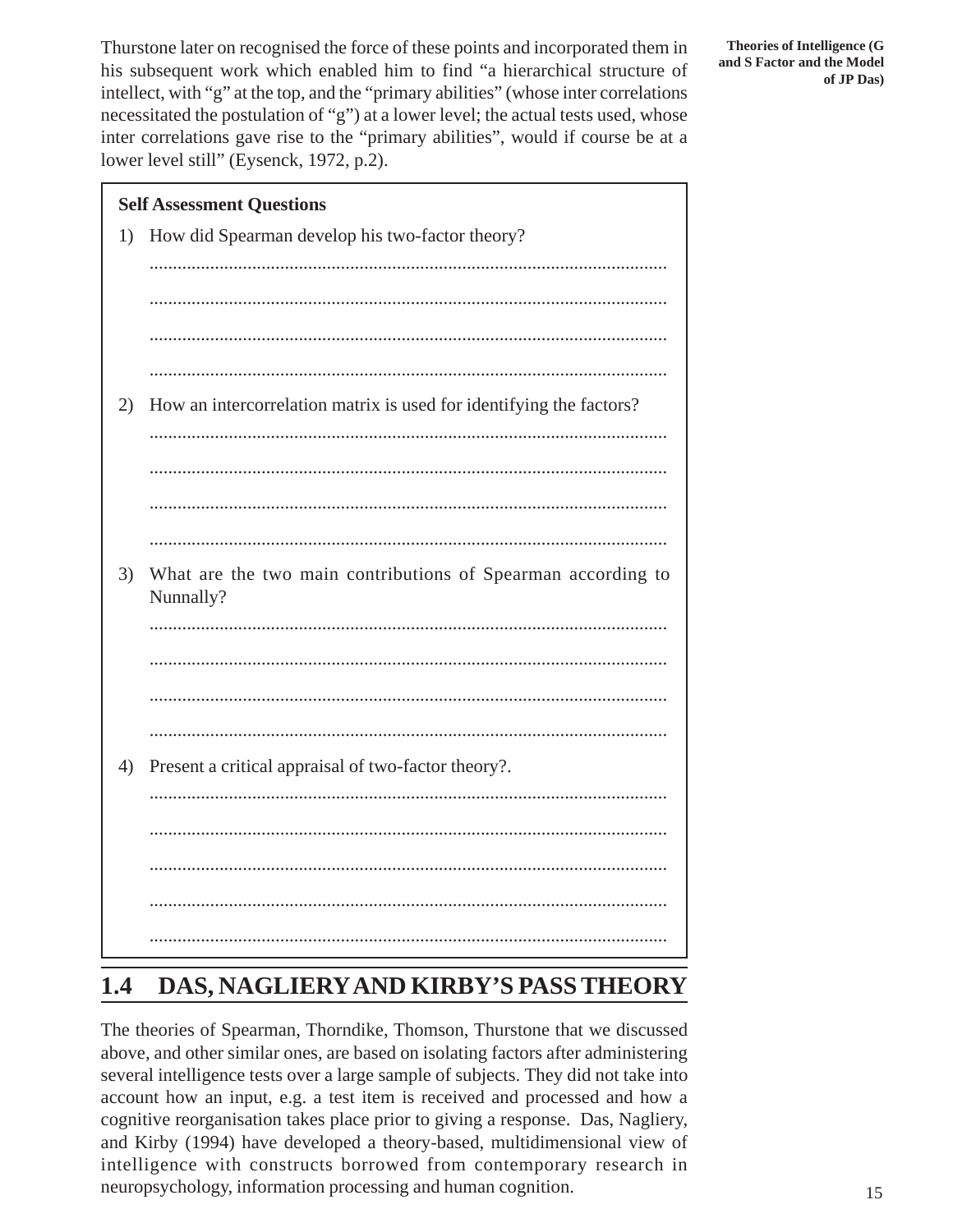**Intelligence and Creativity** This theory has four components: Planning, Attention-Arousal, Simultaneous, and Successive (PASS) processing systems (see Fig.1.3).



**Fig. 1.3: Pictorial presentation of PASS model**

(*Source:* Das, 2004; p.10)

Alexander R. Luria's (1966; 1973; 1980) pioneering researches in the fields of neuropsychology, information processing, and cognitive psychology have provided the theoretical foundation to the PASS theory. Luria divided human cognitive processes into three primary functional units.

- i) Maintaining appropriate cortical arousal and attention to allow for adequate vigilance and discrimination between stimuli is the primary function of the first unit.
- ii) The second unit is responsible for obtaining, elaborating upon, and storing information using successive and simultaneous processes.
- iii) The third functional unit is responsible for programming as well as the regulation and control of mental activity (i.e., executive functioning). Planning, self-monitoring, and structuring of cognitive activities are provided by this functional unit.

To elaborate further, the first functional unit, attention-arousal, is located in the brain stem and reticular activating system. This unit provides the brain with the appropriate level of arousal or cortical tone and "directive and selective attention" (Luria, 1973, p. 273).

Attentional processes are engaged when a multidimensional stimulus array is presented to the subject, and the task requires selective attention to one dimension,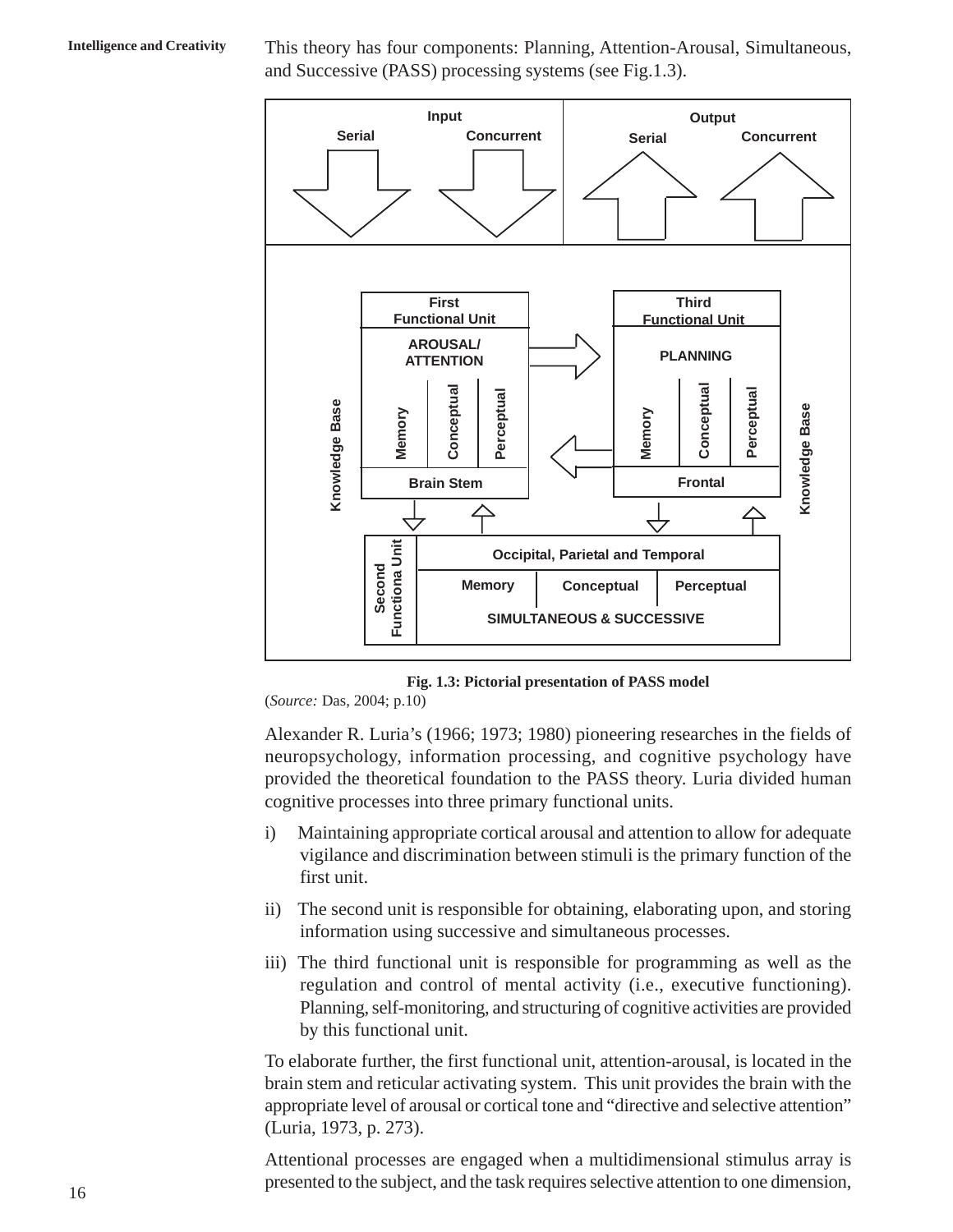and the inhibition of response to other, often more salient stimuli. Luria stated that only under optimal conditions of arousal can the more complex forms of attention involving "selective recognition of a particular stimulus and inhibition of responses to irrelevant stimuli" occur (Luria, 1973, p.271). Moreover, Luria also maintains that only when sufficiently aroused and when attention is adequately focused can an individual utilise processes within the second and third functional units.

About the second functional unit, Luria described "two basic forms of integrative activity of the cerebral cortex" which are responsible for "receiving, analysing, and storing information" through the use of simultaneous and successive processing.

Simultaneous processing is associated with the occipital-parietal areas of the brain.

The essential aspect of simultaneous processing is the surveyability; that is, each element is related to every other element. Das (2004) has explained with the help of following example.

"To produce a diagram correctly when given the instruction, "draw a triangle above a square that is to the left of a circle under a cross," the relationships among the shapes must be correctly comprehended" (Das, 2004, p. 9).

Successive processing is associated with the fronto-temporal areas of the brain and involves the integration of stimuli into a specific serial order where each component is related to the next. That is, in successive synthesis, "each link integrated into a series can evoke only a particular chain of successive links following each other in serial order". For example, in language processing, successive processes involved with are decoding and producing syntax, and articulating speech.

The third functional unit is located in the prefrontal divisions of the frontal lobes of the brain (Luria, 1980). Luria stated that "the frontal lobes synthesize the information about the outside worlds . . . and are the means whereby the behaviour of the organism is regulated in conformity with the effect produced by its actions" (p.263).

Planning processes provide for the programming, regulation and verification of behaviour and are responsible for behaviours, such as asking questions, problem solving, and the capacity for self-monitoring. Other activities of the third functional unit include regulation of voluntary activity, impulse control, and various linguistic skills, such as spontaneous conversation. The third functional unit provides for the most complex aspects of human behaviour including personality and consciousness.

All four processes of the PASS theory have been operationally defined by Das, Nagliery and Kirby (1994). Planning processes are required when a test demands that the individual makes some decisions about how to solve a problem, execute an approach, activate attentional, simultaneous, and successive processes, monitor the effectiveness of the approach and modify it as needed.

Planning processes are involved when a person is asked to decide how to perform a test and is inhibited by the imposition of strict rules about how to perform. For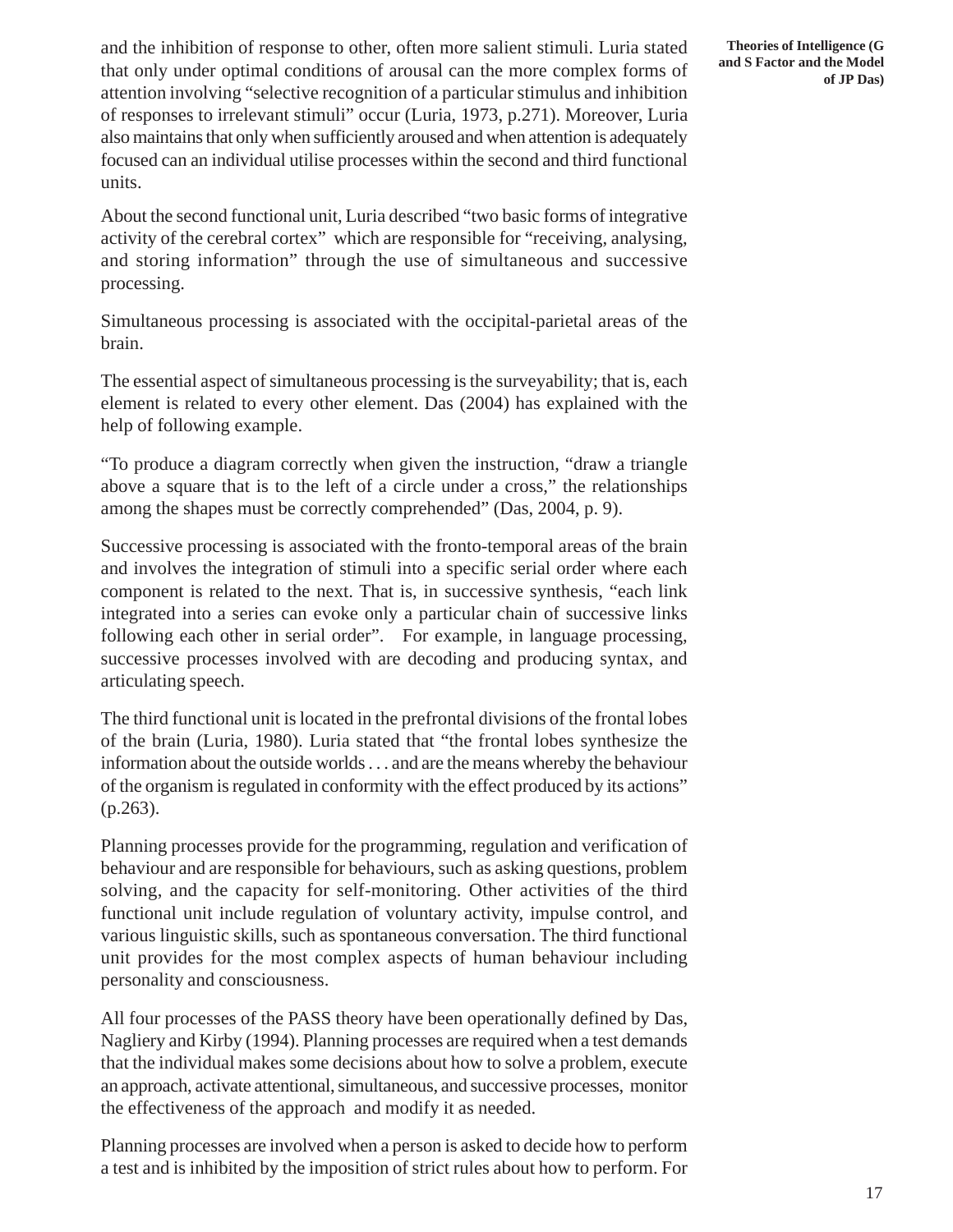**Intelligence and Creativity** example, writing a composition involves generation of a plan, organisation of the ideas, control over what is presented when, examination of the product, and revisions to make the final result consistent with the intended goal.

> Planning is clearly associated with the frontal lobes, especially the prefrontal cortex. It has connections with the rest of the brain as described before, including the parietal, temporal, and occipital lobes that are responsible for information coding (simultaneous and successive processing), as well as with sub cortical areas that determine the level of arousal and affective reactions to different conditions on the basis of past experiences.

> Attention arousal is a complex process of the PASS theory. Arousal keeps the persons alert. It is associated with the activity of the brain stem and the lower part of the cerebral cortex. Attention on the other hand is associated with the frontal lobes and the lower portion of the cortex together.

> Simultaneous processing is broadly associated with the occipital and the parietal lobes, while successive processing is associated with frontal temporal lobes

> Knowledge base is an integral component of the PASS model and therefore all processes are embedded within this dimension. The base of knowledge included in the PASS model is intended to represent all information obtained from the cultural and social background of the individual, because this determines the form of mental activity. Children's use of language to analyse, generalise, and encode experience is a critical determinant of the base of knowledge, because mental processes cannot develop apart from the appropriate forms of social life.

> The final component of the PASS model is output or action and behaviour. It is suggested that both simultaneous and successive processes must be used in the processing of cognitive tasks. Das (1998, p. 221) has thus explained its salient features: "The PASS theory of intelligence (1) has given us tests to measure intelligence as a set of cognitive processes, (2) discusses what the major processes are, and (3) guides us in the remediation of processing difficulties."

> Cognition is a dynamic process that works within the context of the individual's knowledge base, responds to his experiences, and is subject to developmental variations When considering the measurement of cognitive processes, it must be noted that the effective processing is accomplished through the integration of knowledge with planning, attention, simultaneous, and successive processes as demanded by the particular task. Although these processes are interrelated and nonstop, they are not equally involved in all tasks. For that reason, cognitive assessment tasks for planning, attention, simultaneous, and successive processing were developed to adhere to PASS theory and predominantly require a specific cognitive process (Das, Nagliery, & Kirby, 1994).

> Taking the lead of Das and by using the multivariate techniques of cluster analysis, Ronning (2004) developed ability/achievement normative taxonomies for reading and mathematics of children in the age group of 8 to 17 years. The core profiles that emerged provided important comparisons for evaluating individual profiles, as well as added to the information explaining common variability in the child population. The taxonomies werebased upon 711 children in the 8 to 17 year old portion of the standardisation sample ofthe Cognitive Assessment System (CAS) who were co-administered the Woodcock-Johnson Tests of Achievement–Revised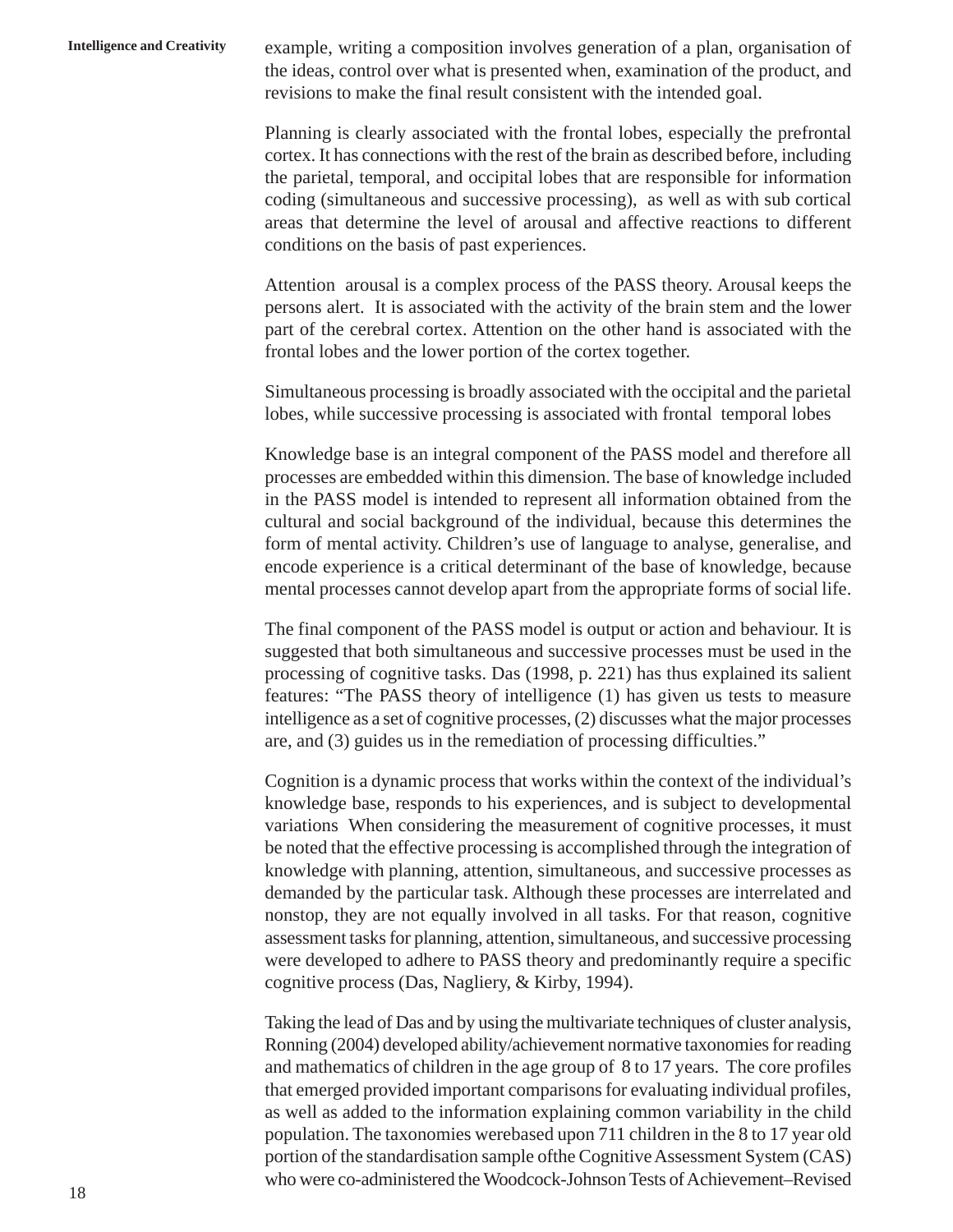(WJ-R ACH). Ability/reading and ability/mathematics normative taxonomies were developed from the Planning, Attention, Simultaneous, and Successive scales of the Cognitive Assessment System (Das, Nagliery, & Kirby, 1994) in conjunction with four reading and three math WJ-RACH subscales. Eight reading and five math clusters were identified and described using demographics and overall ability and achievement levels, which enabled Ronning (2004) to develop intervention programme also.

#### **1.4.1 Critical Appraisal of PASS Theory**

The PASS theory has provided a novel approach to assess intelligence. It is cognitive in orientation and it bases its tests on neuropsychological theories of Luria. Of great importance of Das, Nagliery, and Kirby (1994) was to move away from conventional tests of intelligence and to provide a theory-based multidimensional view of intelligence that is built on contemporary research on human cognition. It has a practical utility also. Undoubtedly all tests of intelligence attempt at tapping cognitive aspects. However, most of them approximate to the underlying processing of informational input.

Another attribute of this theory is that it has developed a Cognitive Assessment System (CAS) test also, which offers a unique opportunity to examine the relative contribution of cognitive processes as a testee undergoes a testing scenario. CAS has four subscales, named after PASS, and the test items are specially designed to assess a testee's proficiency in each of them separately as well as collectively.

# **Self Assessment Questions** 1) How are neuropsychological concepts of Luria incorporated in the PASS theory? ............................................................................................................... ............................................................................................................... ............................................................................................................... ............................................................................................................... ............................................................................................................... 2) Why planning has been given so much importance in PASS theory? ............................................................................................................... ............................................................................................................... ............................................................................................................... ............................................................................................................... ............................................................................................................... 3) What is the main contribution of knowledge base in PASS theory? ............................................................................................................... ............................................................................................................... ............................................................................................................... ...............................................................................................................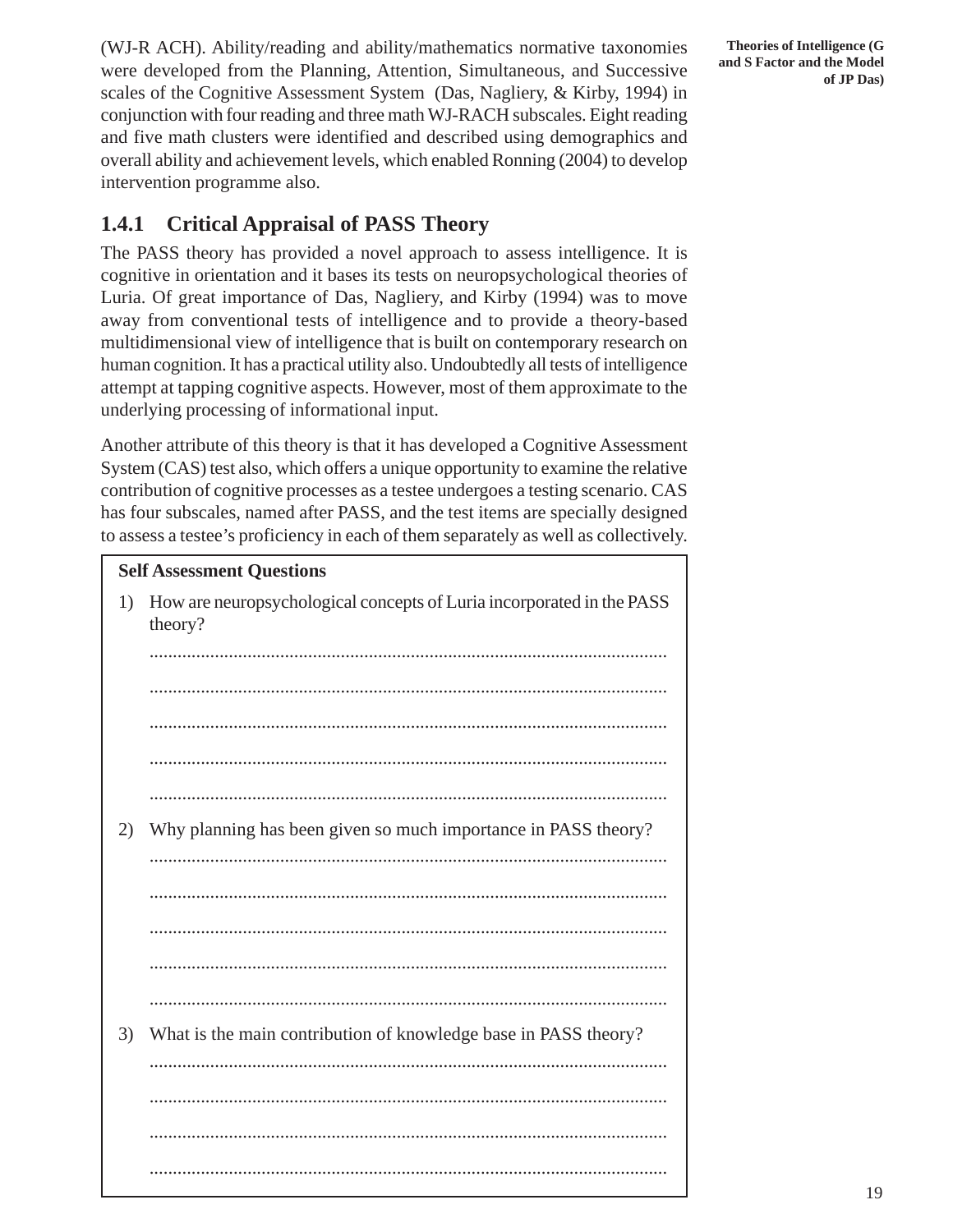4) Present a critical appraisal of PASS theory.

## **1.5 LET US SUM UP**

Intelligence is a concept that is so commonly referred by each one of us, but which is so difficult to define. There is a general agreement that thinking, reasoning, problem solving and decision making are all of relevance to intelligence. However, there is less agreement about the extent to which each component contributes to it. Much research on intelligence during the first half of the twentieth century was based upon the factor-analytic approach. This approach was pioneered by Spearman (1904;1923;1927) and his two-factor theory achieved the desired success in stimulating a whole host of researches in identifying the factors of intelligence. Eventually Spearman's work culminated in describing the hierarchical structure of intelligence. The research work that was directed at testing his theory extended the evidence that is consistent with the view that there is a general factor of intelligence (the "g"), together with a number of more specific factors. The various measures of intelligence, about which we shall study in a subsequent unit, have attested the ubiquitous presence of "g" as well.

It is a known fact that tests of intelligence, beginning with that of Binet and Simon (1905), have played an important input in predicting school success (or its absence) since the turn of the century. The various tests that were developed in criticism of Spearman, however, incorporated a number of similar characteristics. Intelligence test batteries differ in other ways, such as the theoretical underpinnings and appropriate uses of the test, as well as the types of questions utilised.We have already discussed the views of Thurstone who extended support to Spearman when methodology was followed as suggested by Spearman. Jensen (1998) and Carroll (1993) have found the presence of "g" in their factor analyses.

The PASS theory of Das, Nagliery and Kirby (1994) is an information processing theory, which has taken its inspiration from the pioneering neuropsychological and cognitive psychological researches of Alexander Luria (1966; 1973; 1980). Luria described human cognitive processes within the framework of three functional units. The function of the first unit is cortical arousal and attention; the second unit codes information using simultaneous and successive processes; and the third unit provides for planning, self-monitoring, and structuring of cognitive activities. Luria's work on the functional aspects of brain structures formed the basis of the PASS model and was used as a blueprint for defining the important components of human intellectual competence.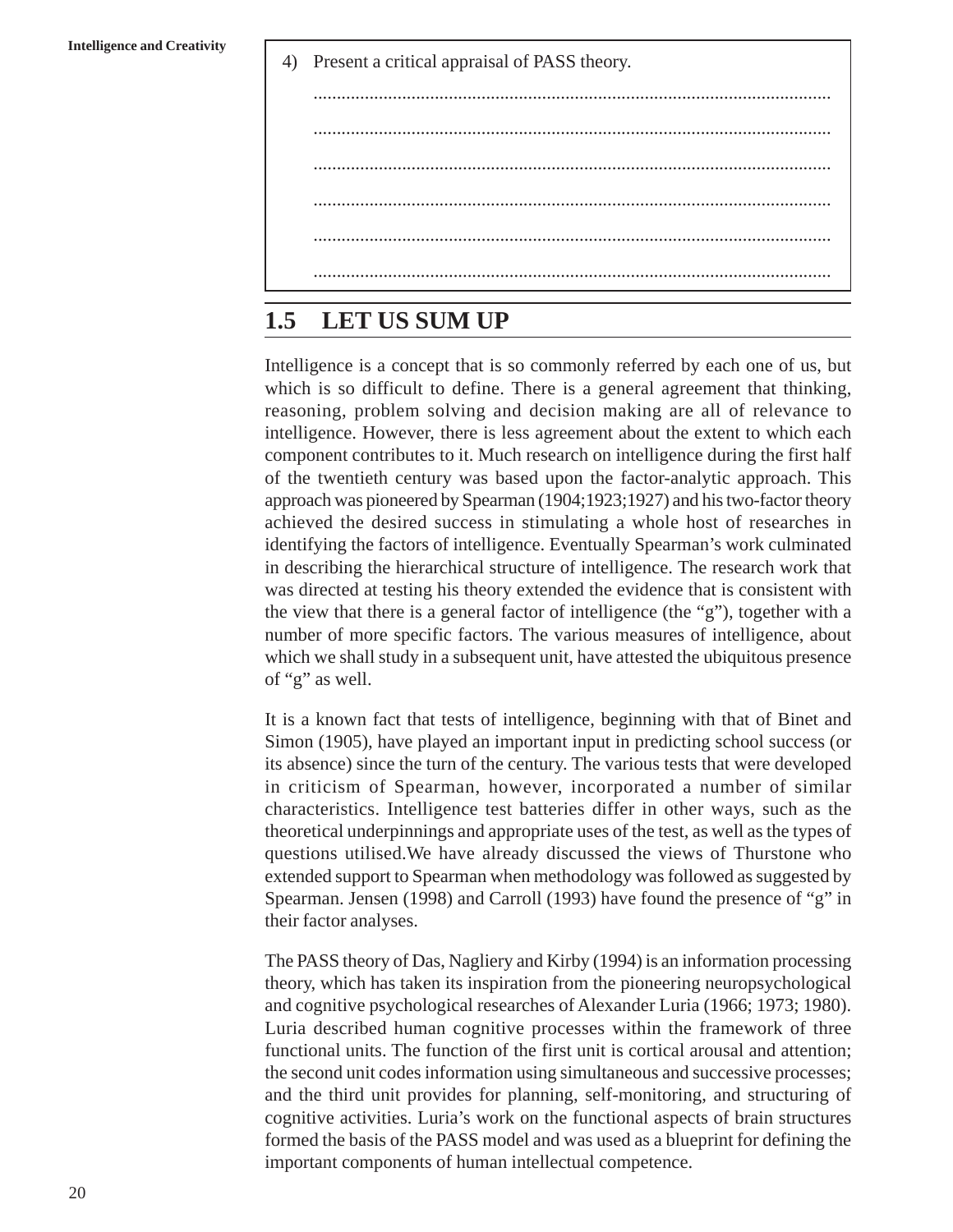A Cognitive Assessment System (CAS) has also been developed by Das, Nagliery and Kirby (1994) and a number of researches on various aspects of human cognition have extended increasing support to the contentions of the proponents of this theory. The Cognitive Assessment System is an individualised assessment that may be used for a variety of purposes, including diagnosis, eligibility, determination of discrepancies, reevaluation, and instructional planning.

## **1.6 UNIT END QUESTIONS**

- 1) How do general people explain intelligence?
- 2) What commonalities has Sternberg noted in the 1921 and 1986 surveys about definitions of intelligence?
- 3) Give a historical account of individual differences.
- 4) How far it is correct to state that Spearman was concerned much more with understanding intelligence than measuring it?
- 5) Discuss the salient features of two-factor theory.
- 6) Critically appraise Spearman's two-factor theory.
- 7) What constructs has PASS theory borrowed from the fields of neuropsychology and information processing?
- 8) Give operational definitions of all four processes of PASS theory.

# **1.7 SUGGESTED READINGS AND REFERENCES**

Carroll, J. B. (1993). *Human cognitive abilities: Their survey of factor analytic studies*. Cambridge, England: Cambridge University Press

Das, J. P. (1998). *The working mind: An introduction to psychology*. New Delhi: Sage

Das, J. P. (2004). Theories of intelligence: Issues and applications. In M. Hersen (Ed.) *Comprehensive handbook of psychological assessment.Vol. 1 Intellectual and neuropsychological assessment. G. Goldstein,& S. R. Beers (Volume Eds.) New York:* John Wiley & Sons, Inc. (pp. 5-23)

#### **References**

American Psychological Association (1923). Intelligence and its measurement: A symposium. *Journal of Educational Psychology*, 12 (Author)

Binet, A. (1890).Cited in Sattler, J. M. (1988).*Assessment of children.*Third Edition. San Diego, CA: Jerome, Sattler.

Binet, A. & Simon, T. (1905).L'Application des methods nouvelles au diagnostic du niveau intellectual chez des enfantsnormouxaranormauxd 'hospiceetd' ecoleprimatre. *Anne'ePsychologique*, **11,** 245-366

Boring, E.G. (1923). Intelligence as the test test it. New Republic, 34, 35-57.

Das, J. P., Nagliery, J. A., & Kirby, J. R. (1994). *Assessment of cognitive processes*: *The PASStheory of intelligence*. New York: Allyn& Bacon.

Eysenck, H. J. (1972). Abilities. In H. J. Eysenck,, W. J. Arnold, & R. Meili (Eds.) *Encyclopedia of psychology.*Bungay, Suffolk: The Search Press (pp. 1-5)

Eysenck, M. W. (1990). Intelligence. In M. W. Eysenck (Ed.) *TheBleckwell*